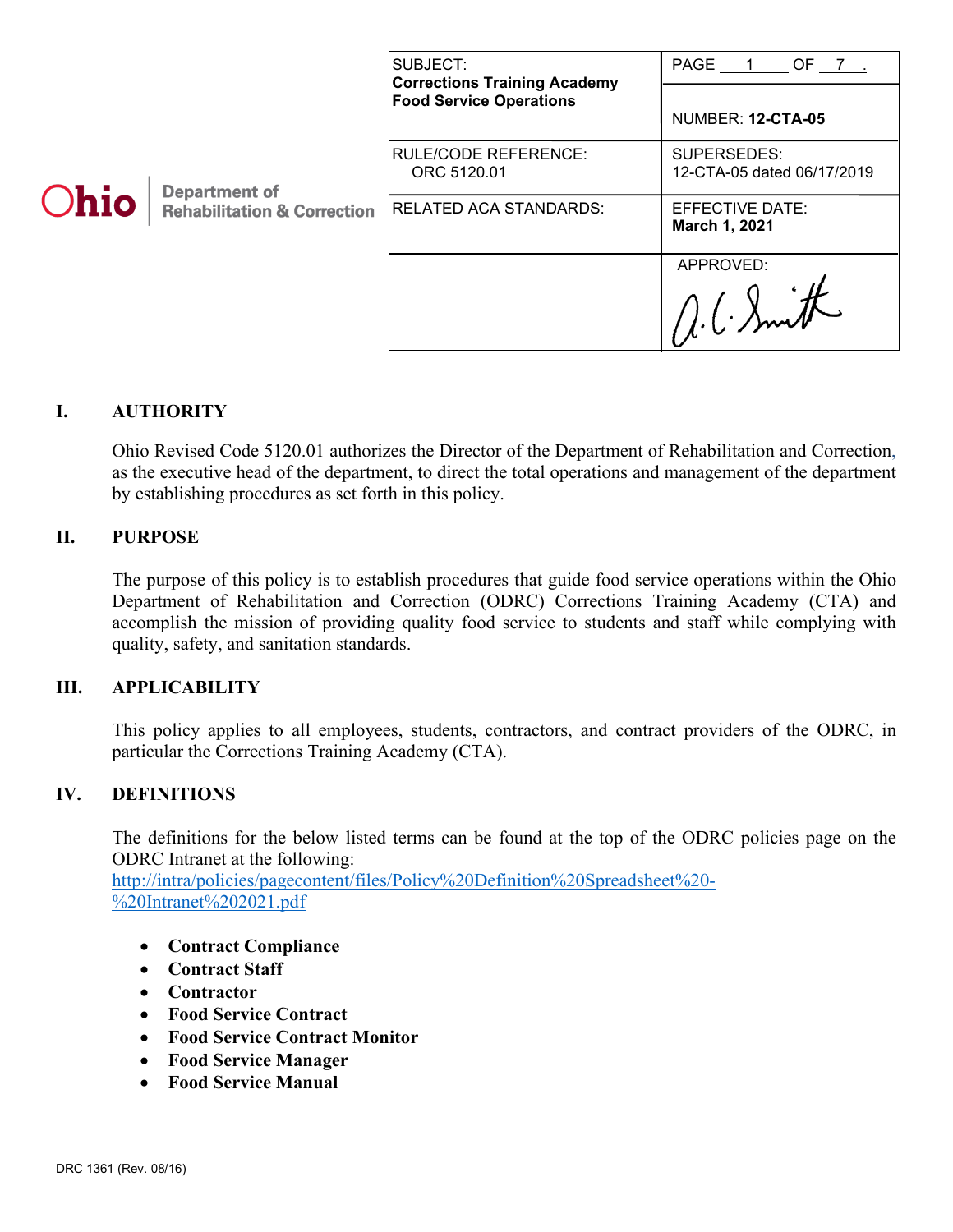# **V. POLICY**

It is the policy of the Ohio Department of Rehabilitation and Correction (ODRC) to provide an efficient food service operation within CTA that meets the dietary needs of the students and/or employees.

## **VI. PROCEDURES**

### **A. Administration**

- 1. CTA food service operation is monitored by the CTA superintendent or designee. The CTA contract monitor shall observe contract compliance, adherence to the ODRC Food Service Manual, food safety regulations and ODRC policies.
- 2. Employees who attend the New Employees Orientation course or a specialized in-service training shall be provided meals at the discretion of the CTA superintendent or designee (in writing) when the following conditions are met:
	- a. Employees are not permitted to leave grounds due to operational need.
	- b. There is not enough time allotted for the employee to leave CTA grounds during the scheduled course of instruction.
- 3. If these conditions set forth in VI.A.2 of this policy are not met, the employee is expected to provide their own meal with the option to purchase a meal from the food service area at the posted price.
- 4. The regional contract monitor shall visit the facility monthly to observe the operation of the food service department. The regional contract monitor shall observe contract compliance, adherence to the food service manual, and ODRC policies.
- 5. The regional contract monitor shall communicate compliance and deficiencies in performance to the contractor and follow up on corrective action(s) related to performance compliance during the exit meeting. This shall be accomplished by distribution of a food service metrics report.
- 6. If the metrics score generated in the report is less than 80%, the regional contract monitor shall require an action plan from the food service director and conduct a follow up visit within thirty (30) calendar days.
- 7. A Quarterly Food Service Report (DRC1153) shall be prepared by the CTA staff contract monitor**/ or** designee and shall be submitted to the CTA superintendent. The report shall document activities in the following categories:
	- a. Menu item substitutions,
	- b. Calculations of student meals paid by CTA,
	- c. Menu shortages,
	- d. Use of leftovers,
	- e. Equipment repair and needs,
	- f. Sanitation inspections,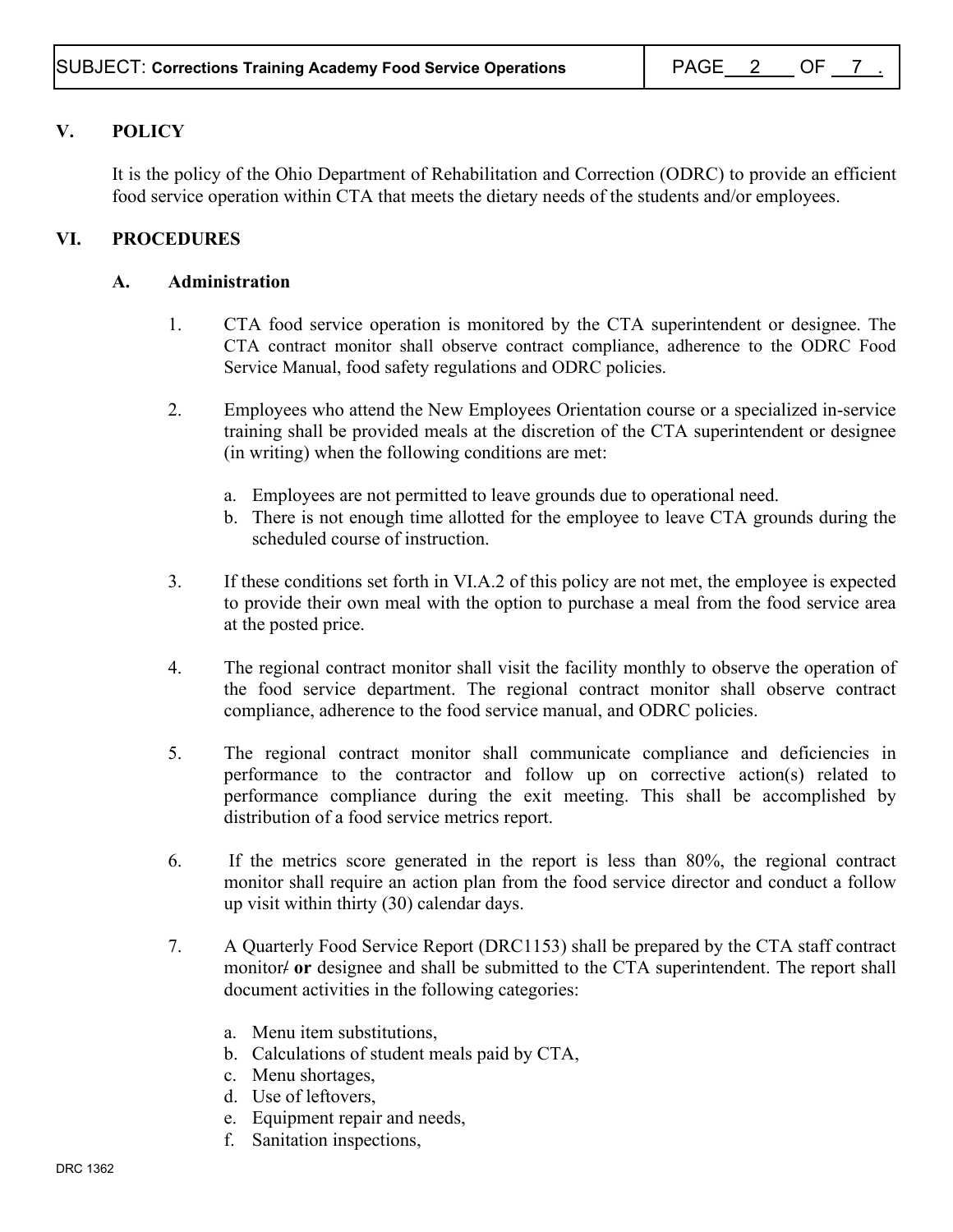- g. Staffing patterns; and
- h. New contractor orientation.

# **B. Purchasing Procedures**

- 1. Inventory levels of all food purchases shall be rotated to reflect a first in, first out (FIFO) procedure.
- 2. Non-perishable and frozen food purchases shall not exceed a storage life of more than ninety (90) days post delivery date from the supplier.
- 3. Perishable food purchases shall be properly sealed, labeled, and maintained under refrigeration of  $35^{\circ}$  to  $40^{\circ}$  Fahrenheit and shall not exceed a shelf life per type:

| a. Poultry                     | $1-2$ days   |
|--------------------------------|--------------|
|                                |              |
| b. Beef, Veal, and Lamb        | 3 to 5 days  |
| c. Ground Meats                | 1 or 2 days  |
| d. Eggs                        | 3 to 5 weeks |
| e. Potentially Hazardous foods |              |
| i. Prepared on site            | $1-2$ days   |
| ii. Commercially packaged      | 7 days       |
|                                |              |

- 4. Monitoring of Storage Temperatures and Storage Areas
	- a. All food supplies shall be stored in a clean, dry, temperature-controlled storage area. Refrigerated foods shall be stored at  $35^{\circ}$  to  $40^{\circ}$  Fahrenheit, frozen food at  $0^{\circ}$ Fahrenheit or below, and temperatures recorded on the Staff Dining Food Production Record (DRC1207E). A dial or digital wall or shelf thermometer shall be used in dry and cold storage areas. Infrared thermometers are prohibited.
	- b. All food supplies shall be stored at least four inches (4") from the walls, six inches (6") above the floor, eighteen inches (18") below the ceiling and sprinkler heads, and not under sewer lines or near chemicals. Wooden pallets shall be removed from all food service areas immediately after food products from deliveries have been placed into dry or cold storage areas.
- 5. Inventory Monitoring
	- a. The food service manager shall ensure proper management of food and supplies for quantity, quality, handling, and distribution to the point of use in accordance with the Department of Administrative Services (DAS)/CTA Food Service Contract.
	- b. All food supplies shall be inventoried at a minimum of once per month to ensure inventory accuracy.
	- c. Additional controlling methods shall be taken for food supplies considered a high risk to security as determined by the CTA superintendent or designee.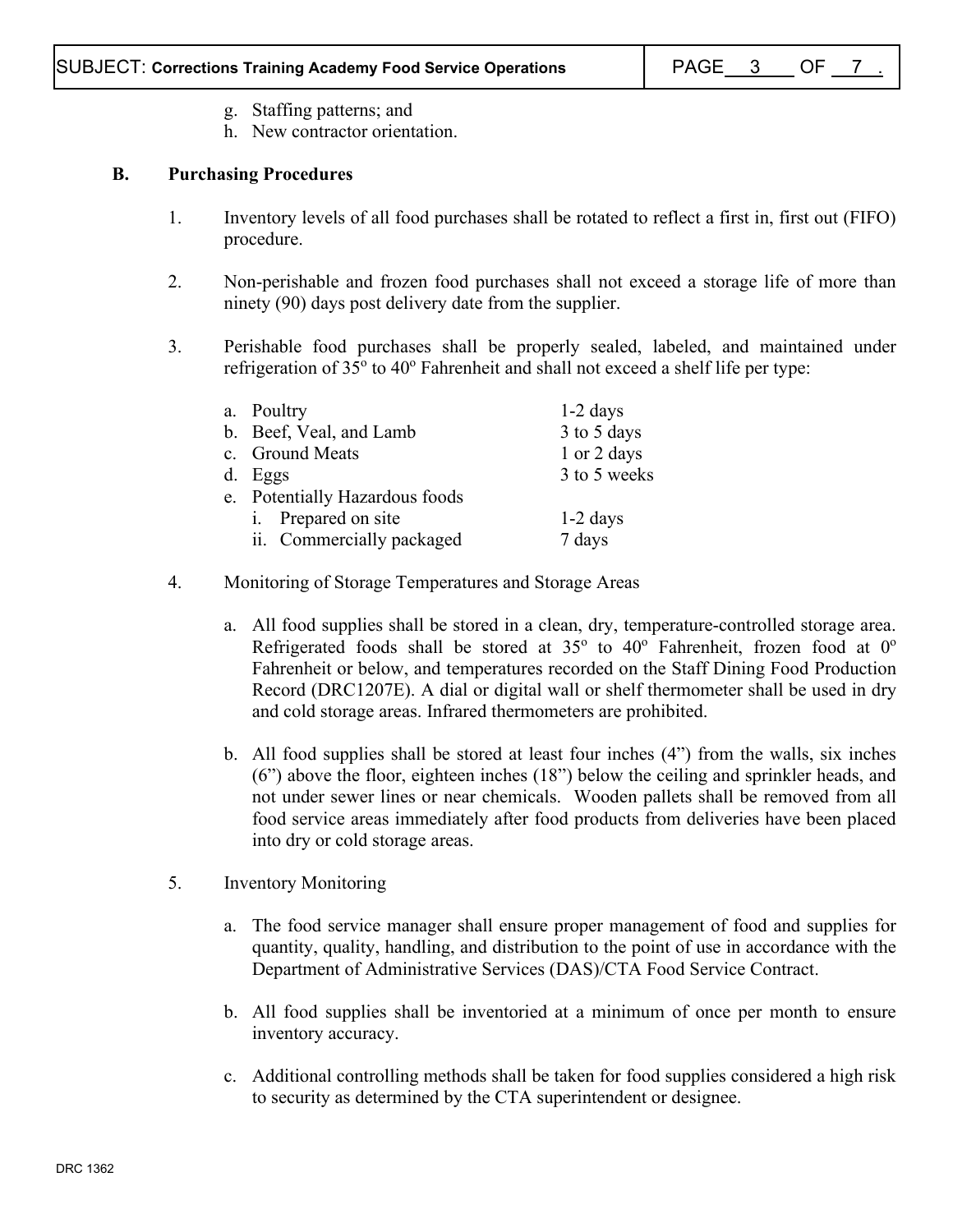# **C. Facility Meal Service**

- 1. The food service manager shall ensure the Hazardous Analysis Critical Control Point (HACCP) plan is enforced when food items are prepared. This includes, but is not limited to pooling of raw eggs, meat patties from raw meats, meat salads**,** and other applicable food items outlined in the HACCP plan.
- 2. Mainline menus shall be planned and prepared in a healthy manner that takes into consideration food flavor, texture, temperature, appearance, and palatability. Food shall be prepared following an approved recipe source designated by the private contractor's dietary operations manager. Vegetarian options are available upon request.
- 3. Menus shall be posted in the Administration and Training Building and Parkview Building of CTA.
- 4. The food service manager shall receive instruction from the private contractor nutritionist or dietician on proper menu substitutions when a menu cannot be followed. The food service manager shall contact the private contractor nutritionist or dietician if additional clarity is required.
- 5. The dining area within CTA shall be clean, aesthetically appealing, sanitary**,** and appropriately illuminated.
- 6. Hair covers are a requirement of all persons working with or around food and shall be made accessible to inmates, contract, and ODRC employees upon entrance into the food service area.
- 7. Hot food shall be served at an internal temperature of 140° Fahrenheit or above, and cold food shall be served at an internal temperature of  $40^{\circ}$  Fahrenheit or below. Temperatures shall be taken using a metal stem-indicating thermometer. Infrared thermometers are prohibited.
- 8. Food temperatures shall be maintained for all meals served. Temperatures of food items shall be taken at the beginning and continuously throughout the meal period of each meal and recorded on the Staff Dining Food Production Record (DRC1207E).
- 9. All food contact utensils and tableware shall be sanitized using a heat sanitizing method after they have been cleaned and rinsed at the following time:
	- a. After use,
	- b. Before starting work with a different type of food, and
	- c. After four (4) hours of continuous operation.
- 10. Sanitizing Temperatures
	- a. Heat sanitizing in a dish machine shall have a final rinse of no more than  $194^\circ$ Fahrenheit and no less than 180° Fahrenheit.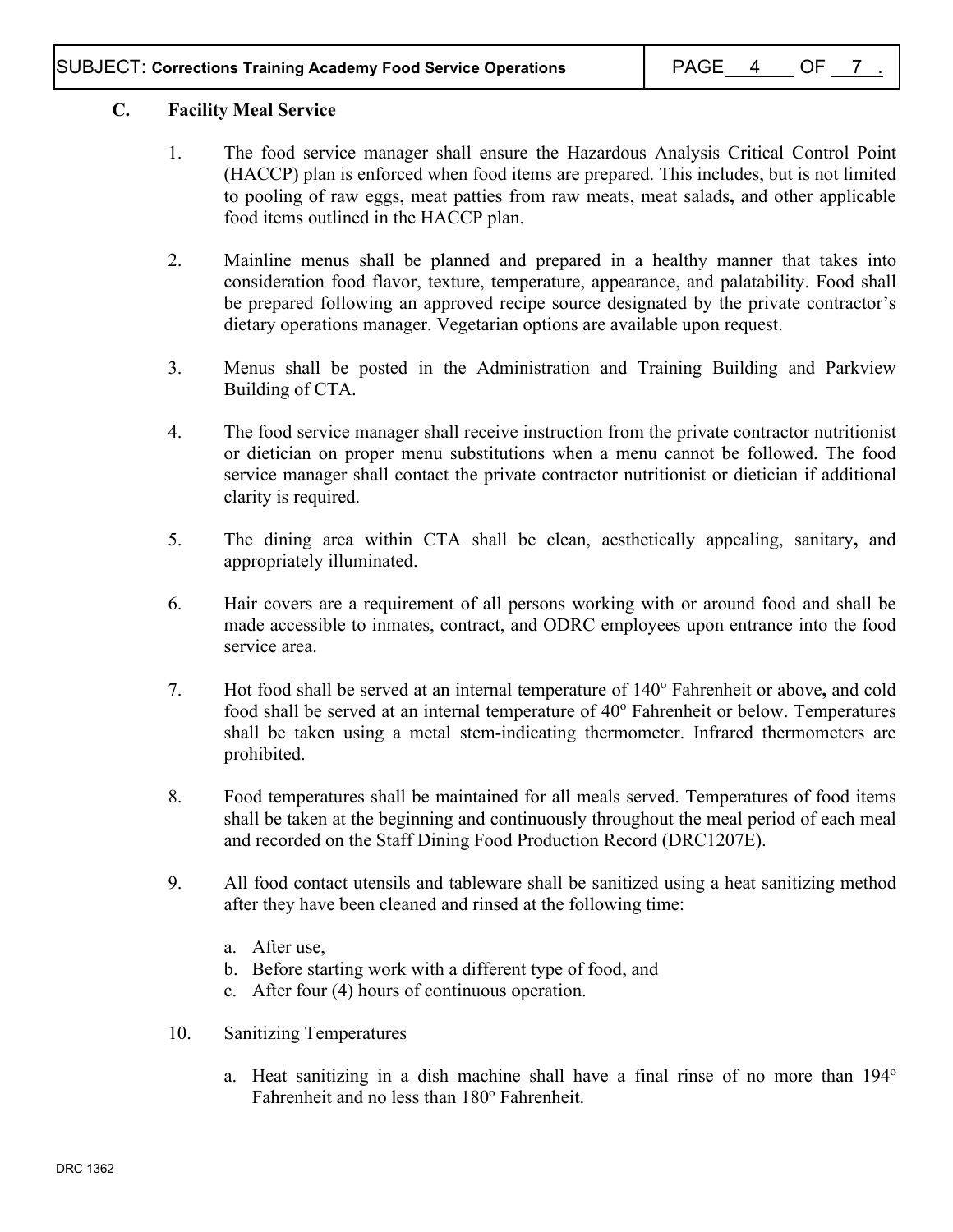- b. The temperature of the final rinse when chemical sanitizing in a dish machine shall be as recommended on the machine manufacturer's data plate, but not less than 75°Fahrenheit.
- c. Dish machine temperatures shall be recorded on the Staff Dining Food Production Record (DRC1207E) for each meal.
- d. Dish machines that do not meet the temperature (design or operation) required per ODRC Policy 60-FSM-02, Food Service Operations, the following alternative methods are permitted: a chemical sanitizer; single use tableware; or the following five-step, three-compartment sink process for manual washing:
	- i. Prior to washing, remove all excess food,
	- ii. #1 sink wash, water temperature  $> 110^{\circ}$  Fahrenheit,
- iii.  $#2 \sin k \text{rinse.}$
- iv.  $\#3 \sin k -$  sanitize,
	- a) Heat sanitizing: Soak items for thirty (30) seconds, minimal final sanitizing rinse water of 171<sup>°</sup> Fahrenheit,
	- b) Chemical sanitizing: Follow the manufacturer's guidelines for concentration, water temperature, contact time, water hardness and pH; and
- v. Air dry.
- e. An irreversible thermometer, maximum registering thermometer, or a heat-sensitive tape shall be available for use to check the temperature of items being sanitized.
- 11. All manual washing food contact equipment shall be sanitized using a heat or chemical sanitizing solution. Chemical sanitizing shall be at/to the following contact time per sanitizing solution:
	- a. A chlorine solution shall have a minimum temperature based on the concentration and pH of the solution as listed in the following chart:

| <b>Concentration Range</b> | <b>Minimum Temperature</b>                     |                                              |
|----------------------------|------------------------------------------------|----------------------------------------------|
| ppm $(mg/L)$               | pH 10 or less ${}^{\circ}$ F ( ${}^{\circ}$ C) | pH 8 or less $\mathrm{P}F$ ( $\mathrm{C}O$ ) |
| 25-49                      | 120(49)                                        | 120(49)                                      |
| 50-99                      | 100(38)                                        | 75(24)                                       |
| 100                        | 55 (13                                         |                                              |

- b. An iodine solution shall have the following:
	- i. Minimum temperature of  $68^{\circ}$  F (28 $^{\circ}$  C);
	- ii. A pH of 5 or less or a pH no higher than the level for which the manufacturer specifies the solution is effective; and
	- iii. Concentration between 12.5 ppm  $(mg/L)$  and 25 ppm  $(mg/L)$ .
- c. A quaternary ammonium compound solution shall:
	- i. Have a minimum temperature of  $75^{\circ}$  Fahrenheit,
	- ii. Have a concentration as specified by the manufacturer's use and directions included in the labeling, and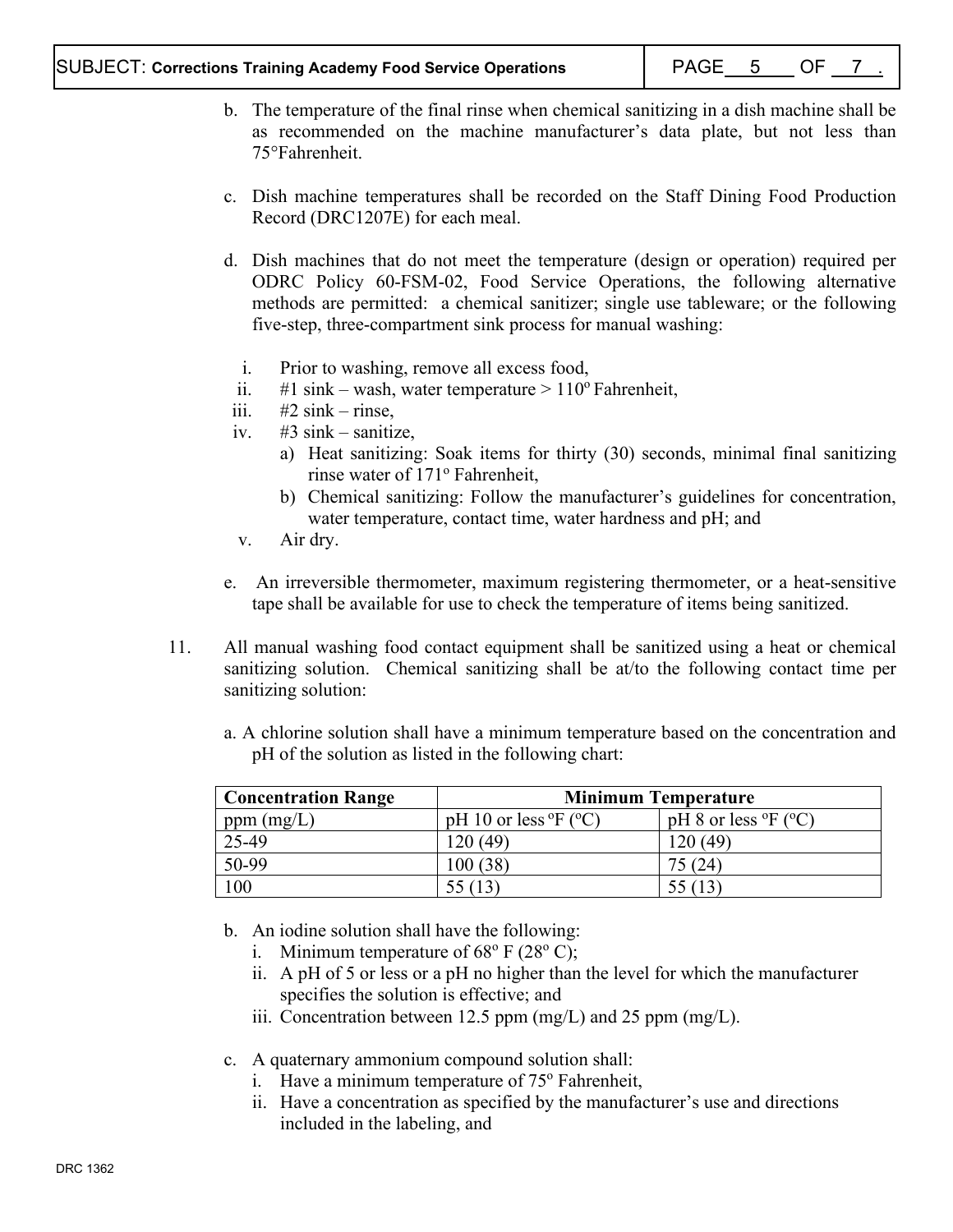- iii. Be used only in water with 500 ppm (mg/L) hardness or less or in water**,** having hardness no higher than specified by the EPA-registered label use instructions.
- 12. Water and temperatures of the dish machine, pots and pans machine, and/or scullery shall be recorded three (3) times per day during each meal on the Staff Dining Food Production Record (DRC1207E).
- 13. When using a sanitizer, the ppm shall be recorded three (3) times per day during each meal on the Staff Dining Food Production Record (DRC1207E)
- 14. Food service safety education is provided to the contract staff by the contractor through the ServSafe Manager course.

## **D. Cleanliness and Sanitation**

- 1. The contractor, who must be certified through ServeSafe Manager, shall conduct weekly inspections using the Weekly Food Service Sanitation Report (DRC1495) regarding food service-related supplies and equipment to assure optimal cleanliness and suitability for continued use. The contract food service manager shall provide the written report of this inspection to the CTA contract monitor and the CTA safety and health coordinator within three  $(3)$  days of the inspection.
- 2. The CTA safety and health coordinator shall conduct a monthly inspection using the Monthly Food Service Sanitation Report (DRC1256).
- 3. The weekly and monthly food service sanitation reports shall be submitted to the CTA contract monitor within three (3) days of the inspection.

## **E. Contractor Orientation/Training:**

- 1. All CTA Contractor Food Service staff shall complete contractor orientation as defined in ODRC Policy 39-TRN-12, Contractor Orientation. As part of this training, all forms listed below will be reviewed with the staff members. This training session will be provided to ensure the contract staff understand**s** the work environment and the overall security operations of CTA.
- 2. The food service contractor shall train staff assigned to food service on the importance of proper hand washing techniques. This training shall address how food borne illness is prevented by hand washing and the use of gloves when preparing ready-to-eat foods. Training shall b completed upon assignment to food service and then on an as needed basis. Training shall be documented on the Elements of Personal Hygiene (DRC1913). A copy of the forms detailing successful completion of the hand washing technique training shall be filled in the food service area.
- 3. The food service manager shall ensure all staff in the food service area are trained in the use of food service equipment and in the safety procedures in the food service department shall be documented on the Equipment Training (DRC2175). Contractor training shall be documented as required by ODRC Policy 39-TRN-12, Contractor Orientation.